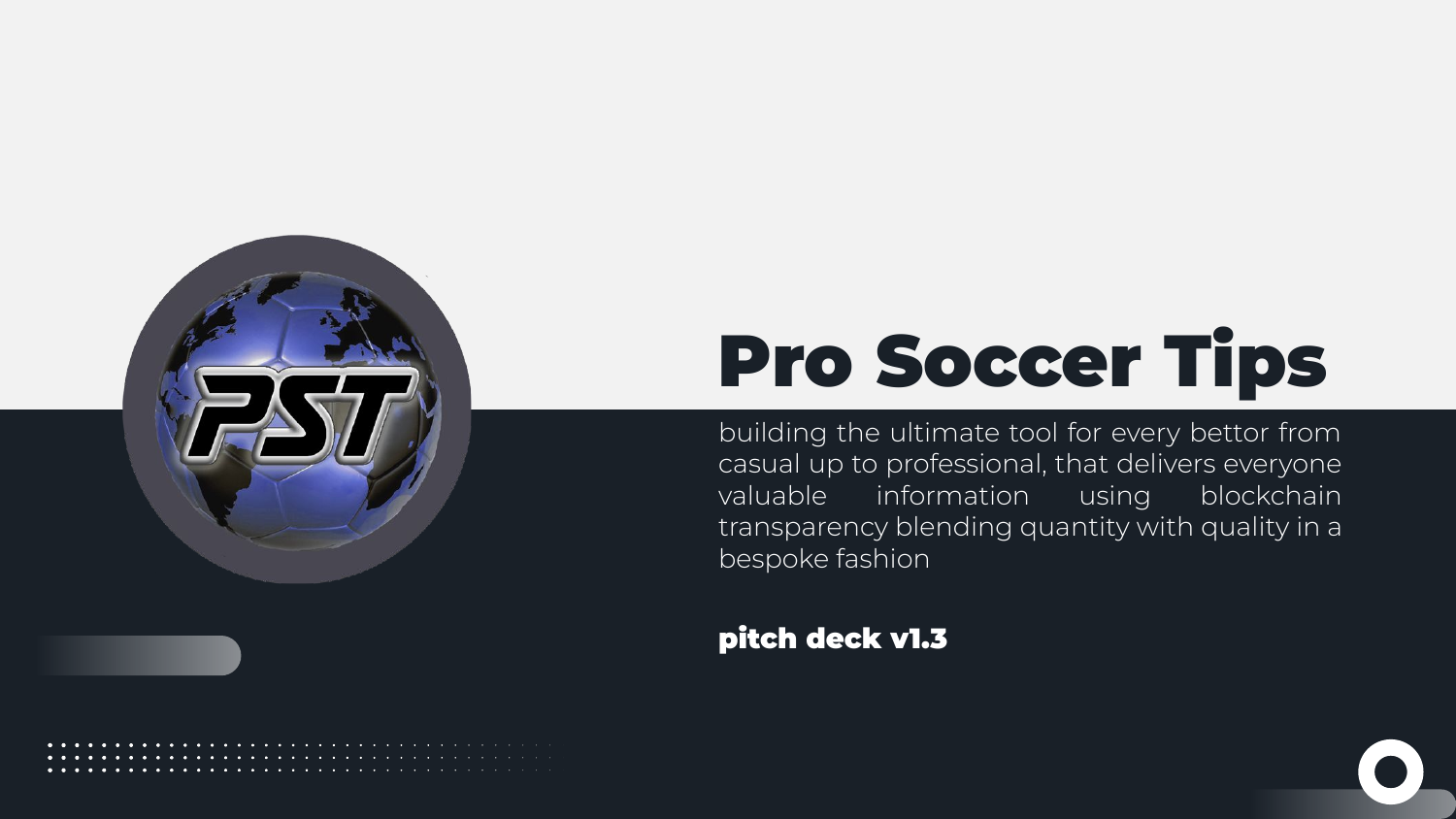# Our background

With over **203.000 predictions delivered** in our previous run of the apps, one might say that our experience in this field is quite substantial. And it is.

Our mission is to deliver a **high quality tool** that will provide everyone with access to **free information** resulted from our system analysis. Yes, **free**!

### 2014

#### when **Pro Soccer Tips**

apps were first published, right before the World Cup 2014 which was held in Brazil. Our fanbase increased rapidly getting the apps more and more **popularity**.

### **downloads** 424.821

achieved for the previous version of the apps on both Android & iOS platforms. These numbers were achieved with no marketing investments, basically **organic growth**.

#### **predictions** 203.488

listed in the previous version of the apps. On average our system tracks **1800 matches per week**, from over **200 competitions worldwide**.

### **average win rate** 63%

achieved on past predictions. In our development we plan to build an **AI Module** which will handle the predictions, while over time improving based on past results.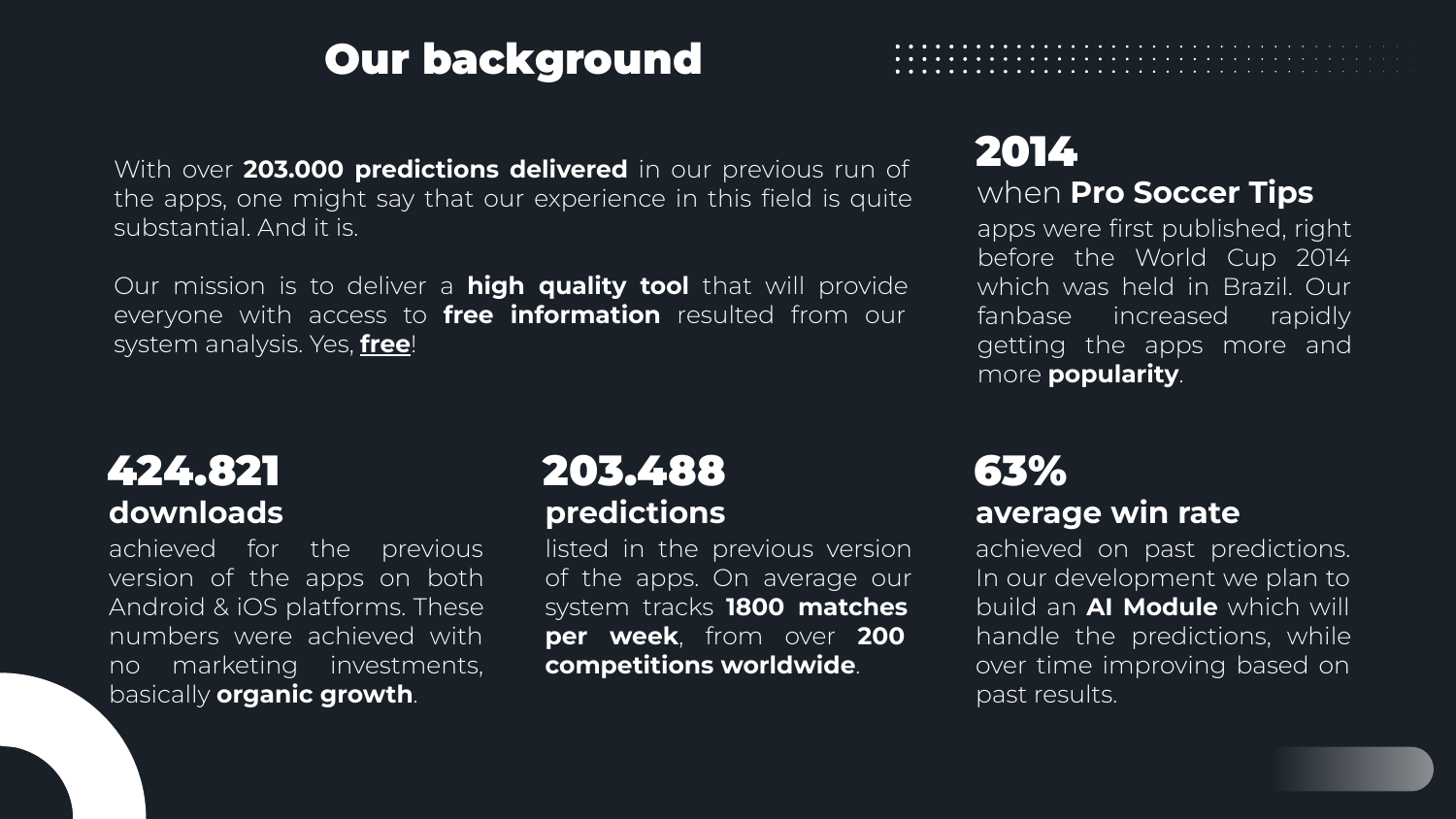### Business core values

Having **retention**, **scalability** and a solid profit **margin** as key ingredients, our business presents solid opportunities for every investor. In addition we plan to expand our coverage for multiple other sports enjoyed by fans worldwide.



With a user **retention** of **over 65%**, our customers confirm they enjoy the products & services we provide.



New customers join the market on a yearly basis, therefore scalability is a fundamental value on which our business strategy relies on.

Optimized operational requirements, allow our profit **margin** to define our expansion worldwide.

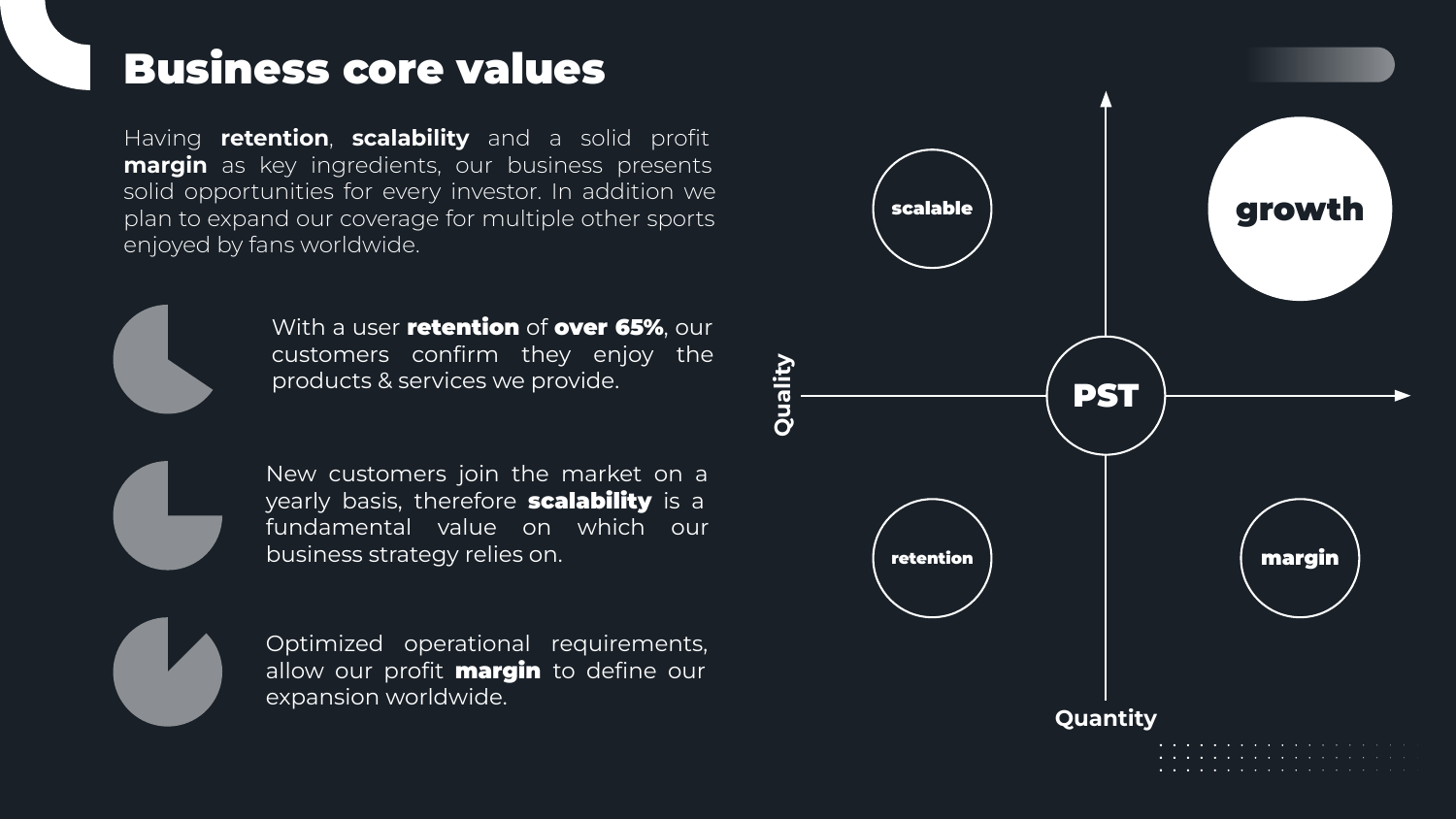# Business model

**Premium users will have access to our Premium predictions, a private chat lounge with limited access and also discounted promotions for the services or products delivered by our partners. In addition, Premium users that hold & stake our token will get an increased APR.**

**We'll keep our promise to deliver our predictions for free on a daily basis, but there are costs into making this possible. For this reason we will integrate several places, non intrusive but chosen in a smart way where we will promote our partners products & services.**

**Having a constantly expanding userpool will allow our business to exploit affiliate and email marketing. Our plan is to promote products & services that we believe. Our community is highly valuable for our business, therefore we believe that we should only promote products & services that we use or we believe in.**

#### Premium subscriptions **in-house advertising and affiliate/email marketing**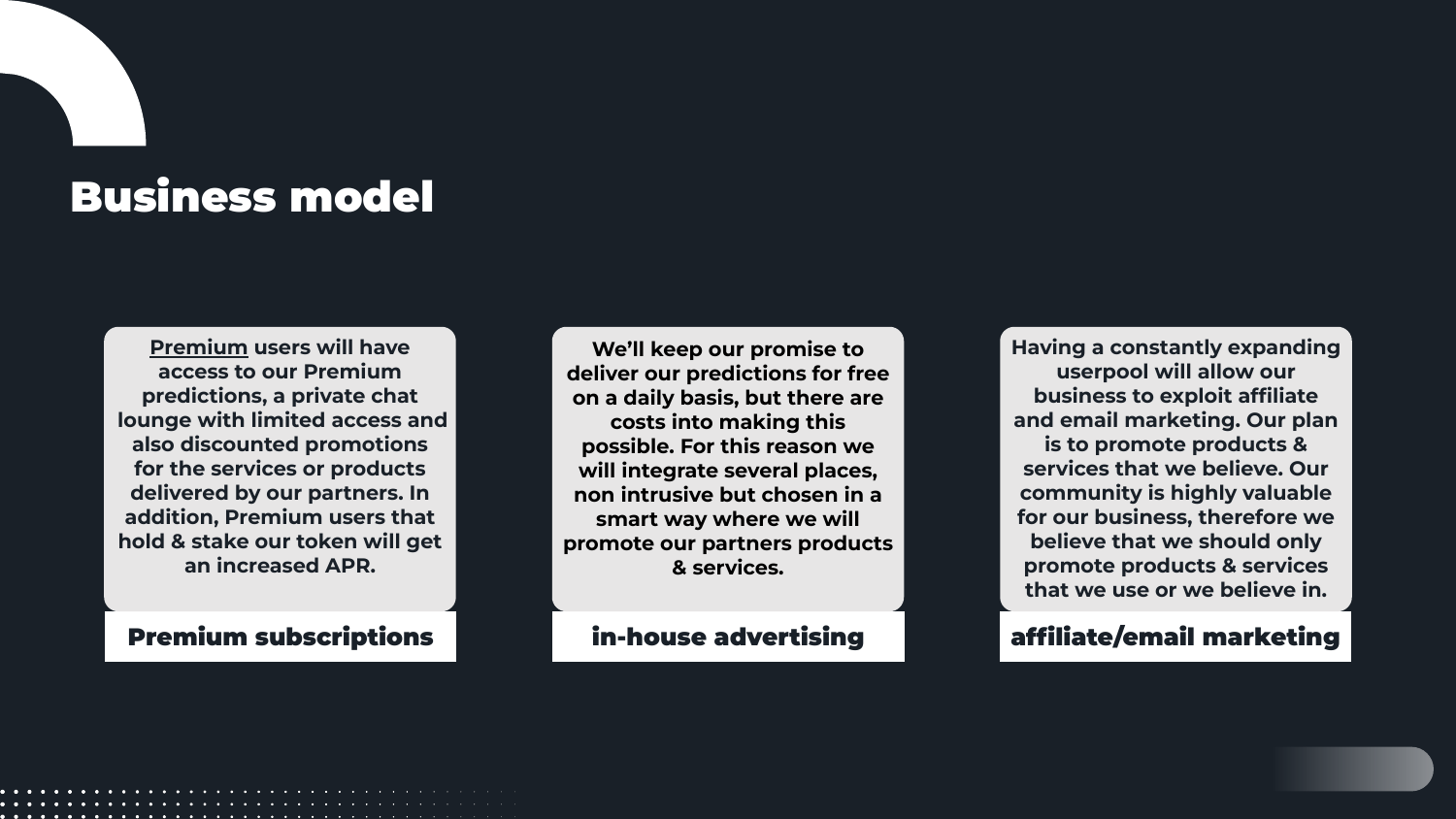# Financial projections

Feelings in business are represented by numbers, and our feelings stand proud & tall. With an average of 65% conversion ratio between downloads & installs, and a 10% conversion ratio for potential Premium users you can easily make an estimation on what potential revenue our business might have on a yearly basis. It's estimated that 26% of the world population are **placing bets** throughout the year. We have planned marketing campaigns on a monthly basis, with a total value of approximately \$1.500.000 for 2022-2023 and our first goal is to reach 1 million downloads. You can find below a representation of those numbers for our 1st million app downloads.

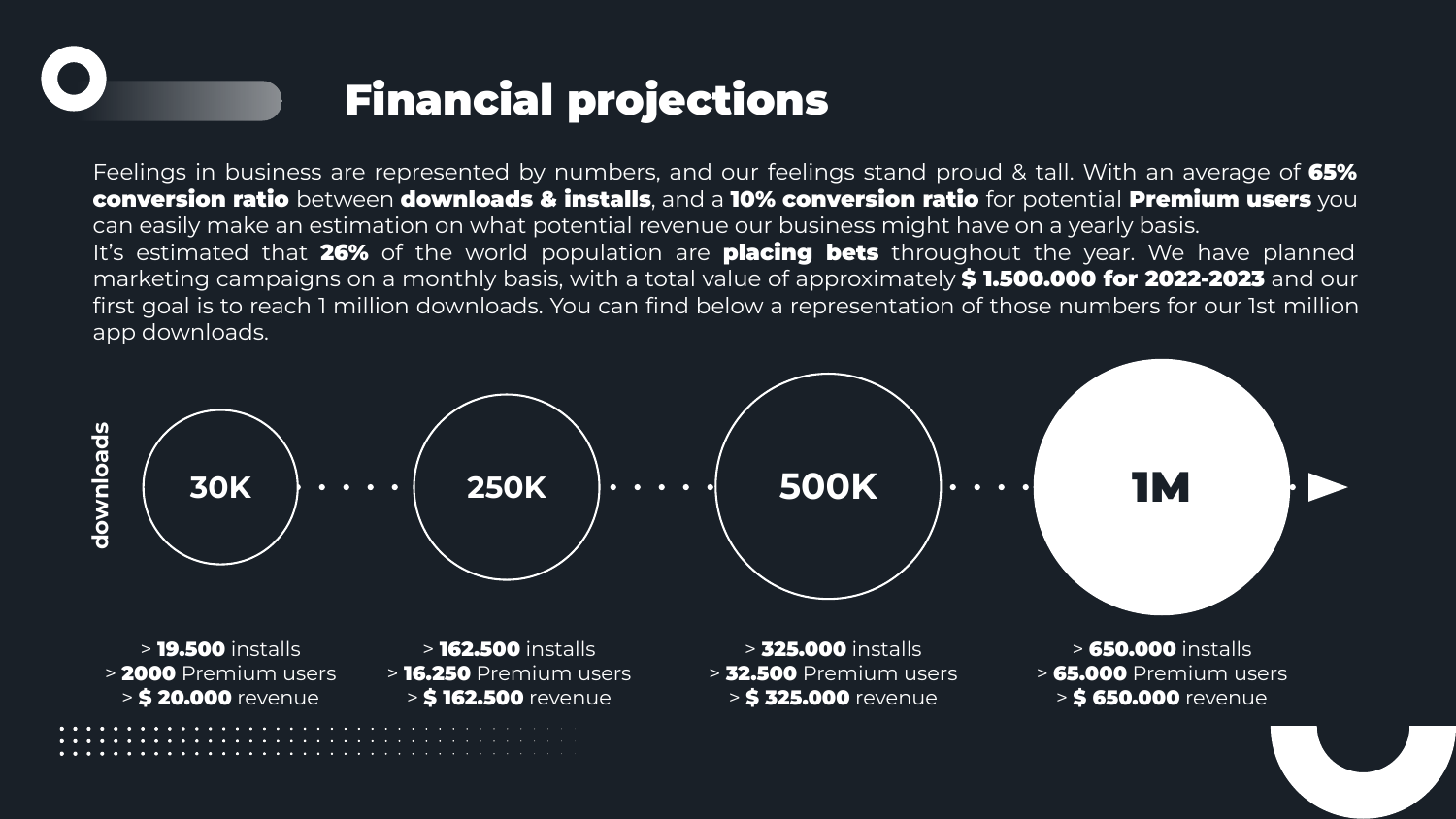

While many factors determine the evolution of a business, **development** and **marketing** are among the key verticals.

Based on our previous experience, we have taken the best decisions allowing a constant growth for our product, our community and our business.

We are in the product launch phase as development is close to 60% done. We have over 117,000 users registered in our database from our previous release, therefore our apps will have a strong usage from the moment they will be published.

We believe that any online business needs to focus their attention on marketing as it is the most ingenious way to provide constant growth. For this reason our marketing planning has campaigns scheduled on a monthly basis, assisting the awareness of the project on a worldwide scale.



These allocations are provisional and could be changed in accordance with market conditions and changes as well as unforeseen circumstances.